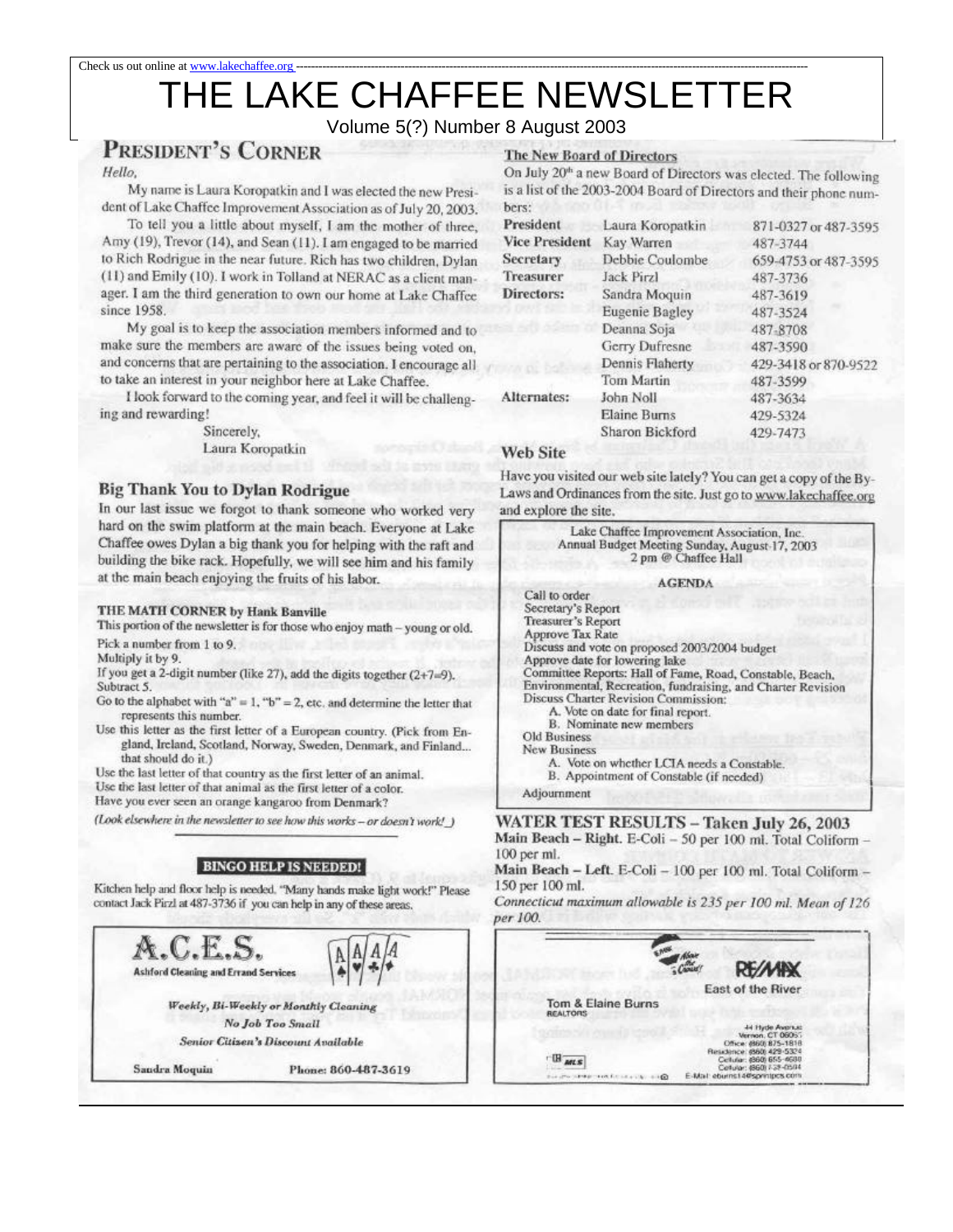# THE LAKE CHAFFEE NEWSLETTER

Volume 5(?) Number 8 August 2003

# **Where volunteers are needed:**

- ?? Bingo kitchen help from 5-7 one Saturday a month
- ?? Bingo floor worker from 7-10 one day a month
- ?? Environmental Committee meet with others that want to promote the Lake's environmental needs. Put together an environmental fair. Gather information to share with the community. Work with State and local officials on issues concerning the lake.
- ?? Charter Revision Commission meets once or twice a month
- ?? Muscle power to help with work at the two beaches, the Hall, the boat dock and boat ramp. We will be setting up work parties to make the many improvements and repairs the association's properties need.
- ?? Newsletter Committee help is needed in every aspect of the paper from editors to reporters to distribution support.

# **A Word From the Beach Chairman** by Sandra Moquin, Beach Chairperson

Many thanks to Bill Strapko who has been mowing the grass area at the beach. It has been a big help. Thanks also go to the kids who have been showing respect for the beach and keeping it clean. The orange ribbon is used to prevent the geese from walking onto the sand and making a deposit. Please reinstall the ribbon if you are the last person to leave the beach. This eliminates nasty geese remains. The cans are used for cigarette butts. Will you please use them instead of leaving them on the beach so we can continue to keep the beach litter-free. A cigarette filter is not biodegradable and lasts many years. Please remember also one of the rules is no rough play at the beach, including up near the rock, the raft, and in the water. The beach is private for members of the association and their guests only. No one else is allowed.

I have been raking out a lot of just cut grass from the water's edge. Please folks, will you kindly try to keep from having your lawnmowers blow grass into the water. It seems to collect at the beach. Welcome to the new families just now able to use the beach since they have moved in. Looking forward to seeing you again.

## **Water Test results at the Main Beach:**

June 29 – 60/100ml E-Coli July 13 – 150/100ml E-Coli State maximum allowable 235/100ml

# **ANSWER TO MATH CORNER**

Any number that is a multiple of 9 has the sum of its digits equal to 9. (Check it out.)

Subtracting 5 gives 4 which is "d".

The only European country starting with d is Denmark, which ends with "k". So far everybody should have this.

Here's where it could go off.

Some might think of koala bear, but most NORMAL people would think of kangaroo.

You could also say the color is olive drab but again most NORMAL people would say orange.

Put it all together and you have an orange kangaroo from Denmark! Try it on your friends and share it with the kids. Thanks, Hank keep them coming!